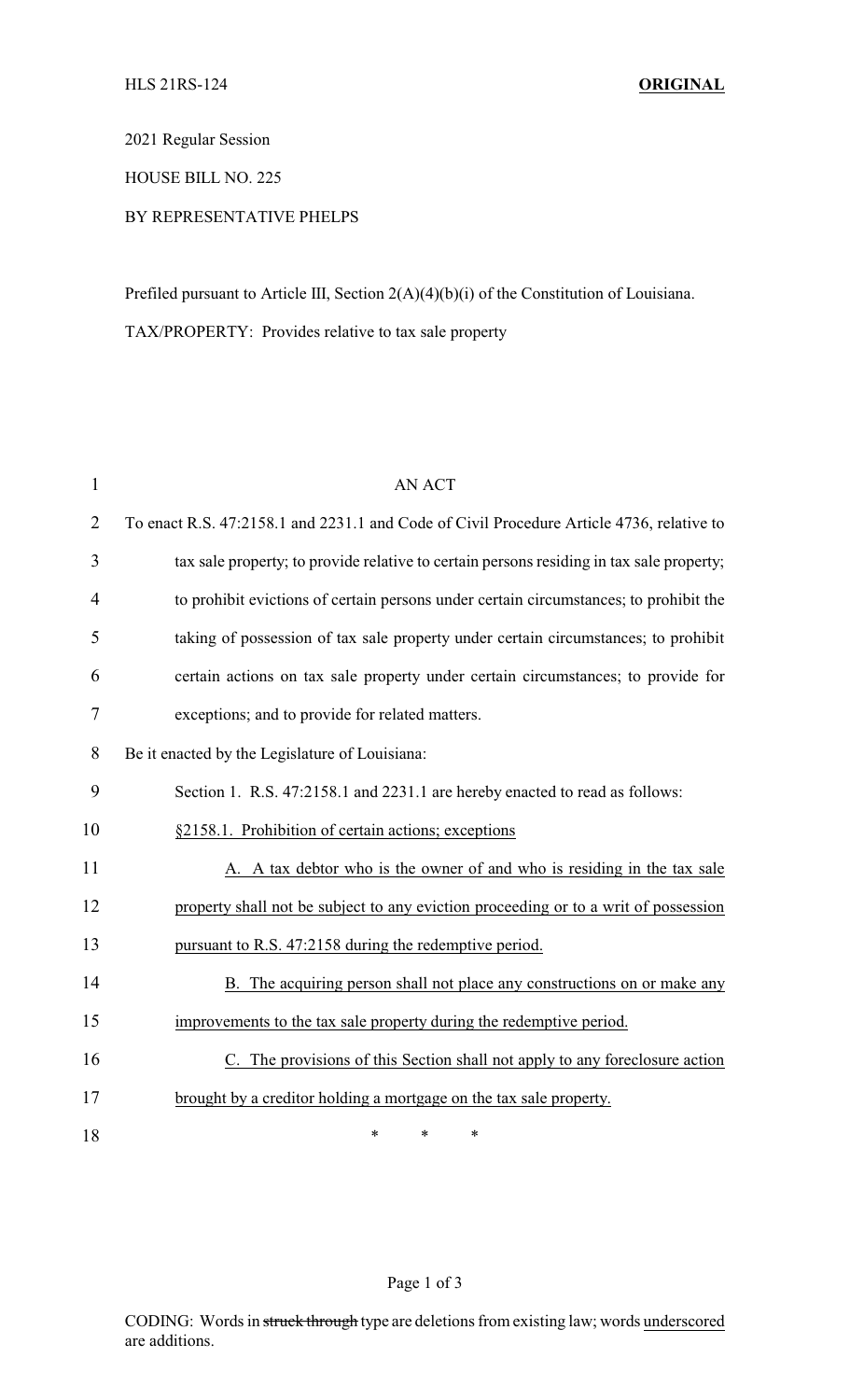| $\mathbf{1}$ | §2231.1. Prohibition of certain actions; exceptions                                   |
|--------------|---------------------------------------------------------------------------------------|
| 2            | A. A tax debtor who is the owner of and who is residing in the tax sale               |
| 3            | property adjudicated to a political subdivision shall not be subject to any eviction  |
| 4            | proceeding or to a suit to obtain possession pursuant to R.S. 47:2231 during the      |
| 5            | redemptive period.                                                                    |
| 6            | B. The acquiring person shall not place any constructions on or make any              |
| 7            | improvements to the tax sale property during the redemptive period.                   |
| 8            | C. The provisions of this Section shall not apply to any foreclosure action           |
| 9            | brought by a creditor holding a mortgage on the tax sale property.                    |
| 10           | Section 2. Code of Civil Procedure Article 4736 is hereby enacted to read as follows: |
| 11           | Art. 4736. Prohibition of eviction from tax sale property                             |
| 12           | The procedures for eviction as provided by this Title shall be subject to the         |
| 13           | prohibitions and exceptions as provided by R.S. 47:2158.1 and 2231.1.                 |
|              |                                                                                       |

## DIGEST

The digest printed below was prepared by House Legislative Services. It constitutes no part of the legislative instrument. The keyword, one-liner, abstract, and digest do not constitute part of the law or proof or indicia of legislative intent. [R.S. 1:13(B) and 24:177(E)]

| HB 225 Original | 2021 Regular Session | Phelps |
|-----------------|----------------------|--------|
|                 |                      |        |

**Abstract:** Prohibits eviction of the tax debtor residing in the tax sale property, prohibits construction or improvements to the tax sale property, and provides exceptions to the prohibition.

Present law (R.S. 47:2121 et seq.) provides the procedures for the payment and collection of property taxes, including the procedures for the sale of property for the collection of delinquent ad valorem property taxes.

Present law (R.S. 47:2122) provides for definitions which include definitions for "acquiring person", "adjudicated property", "redemptive period", "tax debtor", "tax sale", and "tax sale property".

Proposed law retains present law.

Present law (R.S. 47:2158) provides that when necessary to comply with an order of a political subdivision for the purpose of enforcing property standards, upon the presentation of the order and a certified copy of a tax sale certificate for immovables to a judge of a competent jurisdiction, the judge shall grant ex parte an order of seizure and possession, commanding the sheriff to seize the property and place the purchaser in actual possession.

Present law further provides that the purchaser may take actual possession without the order with the consent or acquiescence of the tax debtor or otherwise, provided no force or violence is used.